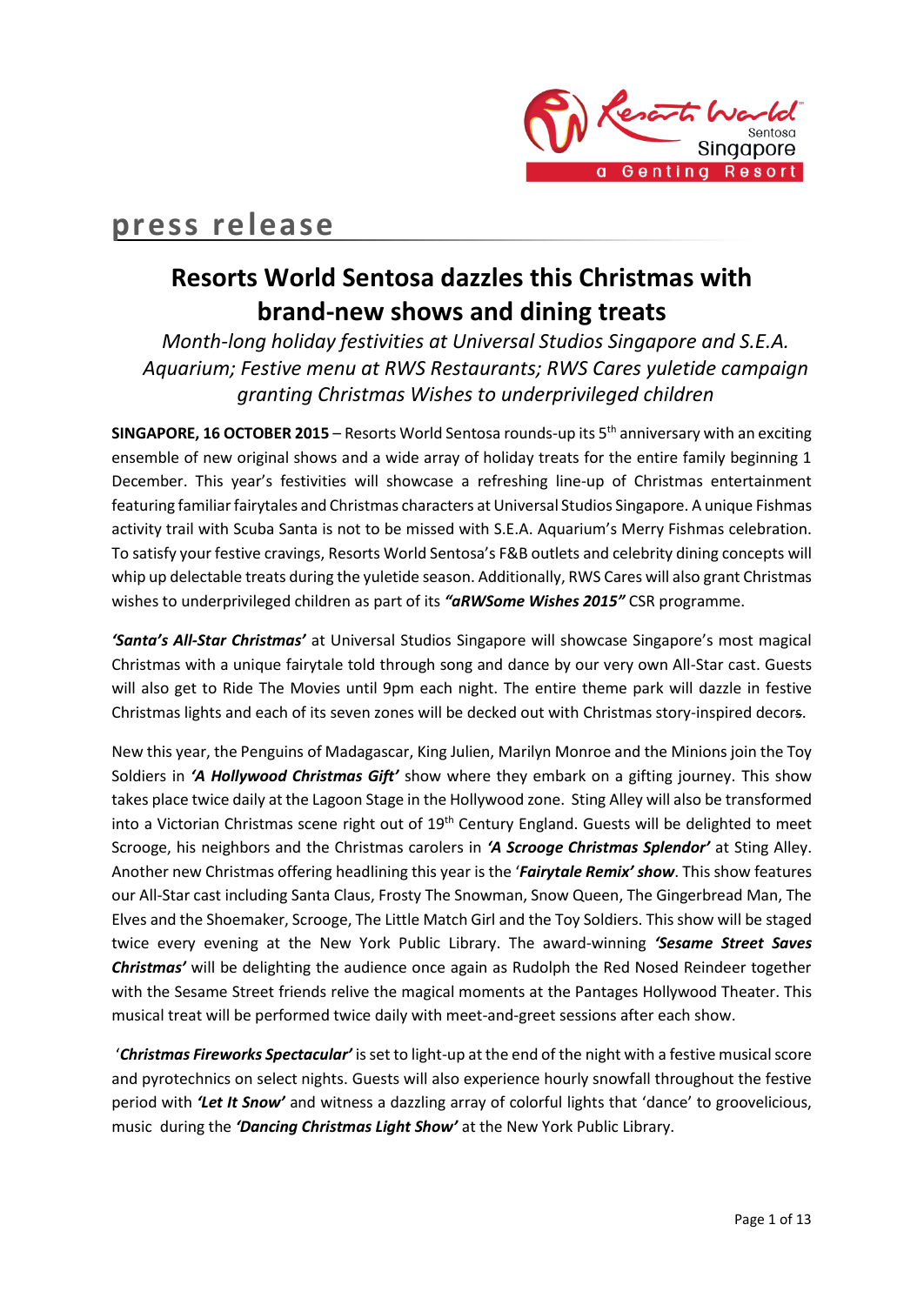For delightful Christmas treats, guests can visit the *"Christmas Market at the Resorts World Sentosa"* from 27 November to 3 January 2016. This festive market will bring you the perfect atmosphere to mix and mingle with friends and families with great food, drinks and Christmas novelty items.

Over at S.E.A. Aquarium, the Christmas celebrations will surely have something for everyone in the family. This year's *'Merry Fishmas'* will be featuring Scuba Santa and the fun-filled '*Fishmas Activity Trail'* where kids can follow the footprints around the aquarium for a chance to walk away with Christmas presents. There will also be Scuba Santa and mascot appearances, Fishmas Feeds and Carol Singers to spread the holiday cheers.

With more than 10 F&B outlets and celebrity dining concepts to choose from, families can savour a wide variety of festive dishes for a special family get-together party. Guests can also celebrate by taking Christmas treats home. Festive log cakes, delicate desserts and pastries are available are for sale at select outlets during the festive season.

For more details about RWS Christmas offerings, please visit [www.rwsentosa.com.](http://www.rwsentosa.com/)

- End -

## **ABOUT RESORTS WORLD SENTOSA**



Resorts World Sentosa (RWS), Asia's ultimate destination resort, is located on Singapore's resort island of Sentosa. 2015 marks the resort's fifth anniversary, and RWS will celebrate with a line-up of new offerings and special promotions. Spanning 49 hectares, RWS is home to key attractions including Southeast Asia's first-andonly Universal Studios theme park, S.E.A. Aquarium (one of the world's largest aquariums), Adventure Cove Waterpark and Dolphin Island. Other attractions

include a Maritime Experiential Museum, an award-winning destination spa, a casino, six unique hotels, the Resorts World Convention Centre, celebrity chef restaurants, and specialty retail outlets. The resort also offers world-class entertainment, from original resident productions to concerts and public shows such as the Crane Dance and the Lake of Dreams. RWS has been named "Best Integrated Resort" since 2011 for five consecutive years at the TTG Travel Awards which recognises the best of Asia-Pacific's travel industry.

RWS is wholly owned by Genting Singapore, a company of the Genting Group. For more information, please visit [www.rwsentosa.com.](http://www.rwsentosa.com/)

**1** ResortsWorldatSentosa **& @**rwsentosa #RWS5 www.rwsentosablog.com



#### **Resorts World Sentosa**

Linette Lin/ Narciso Valeriano Jr. Tel: + 65 6577 9762 / +65 6577 6016 Mobile: +65 9277 2738 / +65 9459 4716 Linette.lin@rwsentosa.com/ [narciso.v@rwsentosa.com](mailto:narciso.v@rwsentosa.com) **EDITORS' NOTE**

**Ogilvy Public Relations (for Resorts World Sentosa)** Hazlyn Aidzil/Romona Loh Tel: +65 6213 7903 / +65 6213 7851 Mobile: +65 9383 3239 / +65 9660 8669 [Nurhazlyn.aidzil@ogilvy.com](mailto:Nurhazlyn.aidzil@ogilvy.com) [/ Romona.loh@ogilvy.com](mailto:Romona.loh@ogilvy.com)

### **Note to Editors**

- 1. Please use the following photo captions for visuals.
- 2. High resolution photos can be downloaded from link: http://christmas.rwsentosa.media/
- 3. All photos are to be attributed to: *Resorts World Sentosa elements and all related indicia TM & © 2015 Resorts World at Sentosa Pte. Ltd.*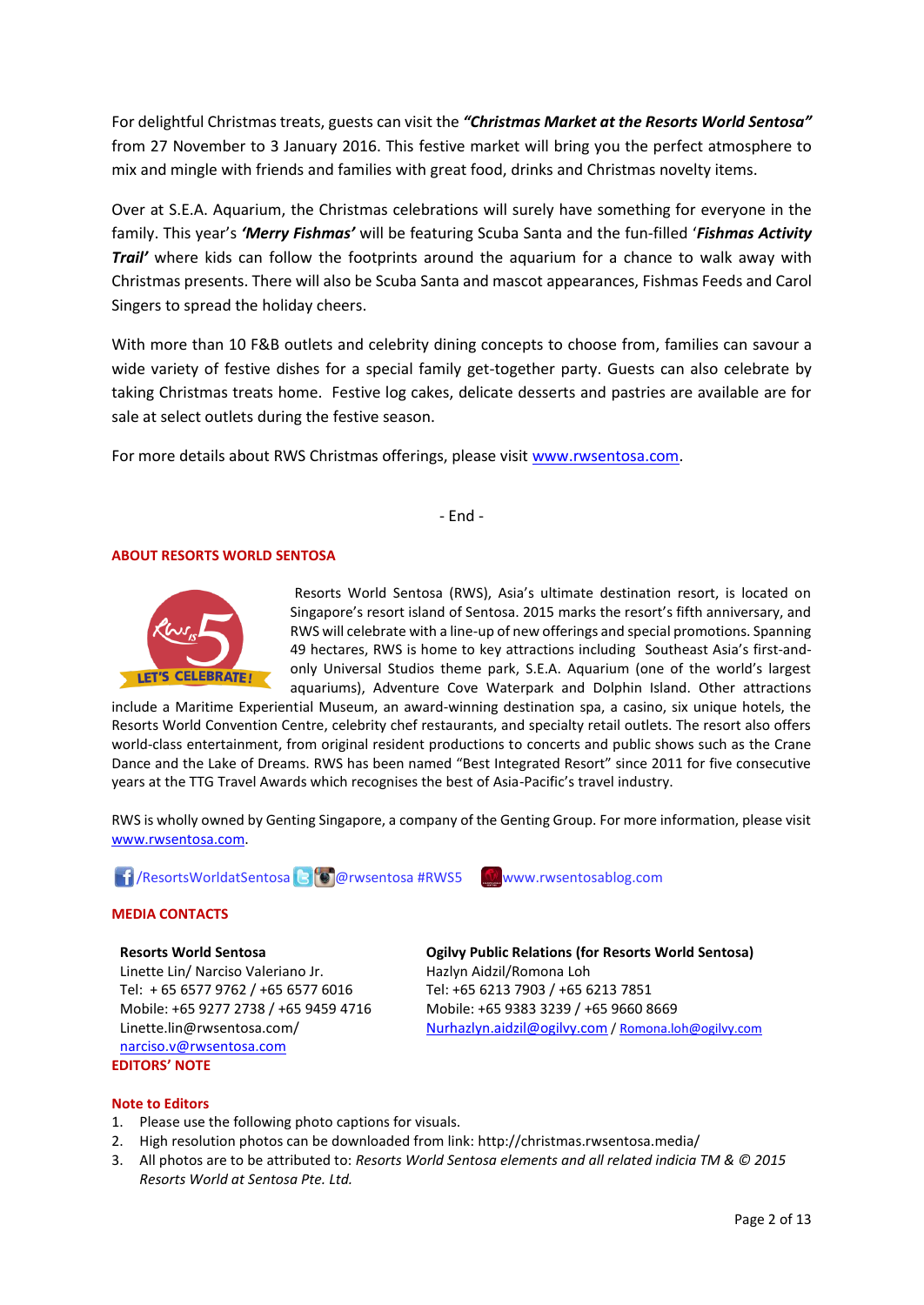## **Event Details – Christmas at Resorts World Sentosa**



**Event Name:** Santa's All-Star Christmas at Universal Studios Singapore **Venue:** Universal Studios Singapore **Date:** 1 December 2015 – 3 January 2016 **Time**: 10.00am – 9.00pm **Price:** S\$74 (Adult), S\$54 (Child), S\$36 (Senior)

### **Event Description:**

Celebrate the joys of the season at Santa's All-Star Christmas in Universal Studios Singapore featuring snowfall, fireworks and brand new Christmas shows. New this year, the Penguins of Madagascar, King Julien, Marilyn Monroe, and the Minions join the Toy Soldiers in *'A Hollywood Christmas Gift'* show where they embark on a gifting journey.

Adding to the festive sights, Sting Alley will be transformed into a Victorian Christmas scene right out of 19<sup>th</sup> Century England. Guests can meet Scrooge, his neighbours and the Christmas carolers in '**A Scrooge Christmas Splendour'** at Sting Alley.

The award-winning **'Sesame Street Saves Christmas'** show at the Pantages Hollywood Theater will return this year. Families can also catch the daily snowfall and fireworks on select nights.

For more information:  $\mathbf{\widehat{m}}$ +65 6577 8888 [www.rwsentosa.com/USS](http://www.rwsentosa.com/USS) All photos are to be attributed to: *Universal Studios Singapore ® & © Universal Studios. All Rights Reserved.*

**Event Name:** Merry Fishmas at S.E.A Aquarium **Venue:** S.E.A Aquarium **Date:** 1 December 2015 – 3 January 2015 **Time:** 10.00am – 7.00pm (extended to 9pm on select days)

**Price:** S\$32 (Adult), S\$22 (Child and Senior) Singapore residents: S\$28 (Adult), S\$15 (Child and Senior)

### **Event Description:**

Get into the festive mood under the sea with Merry Fishmas at S.E.A. Aquarium. Standing tall is a Christmas tree made out of plastic bottles collected from across the resort to promote recycling. Guests can also catch the carol singers and Mai the mascot on select days. There will also be a special feeding session where 'scuba santa' will hand out fish treats to the fishes! Children can follow Santa's clues through the aquarium, while learning about

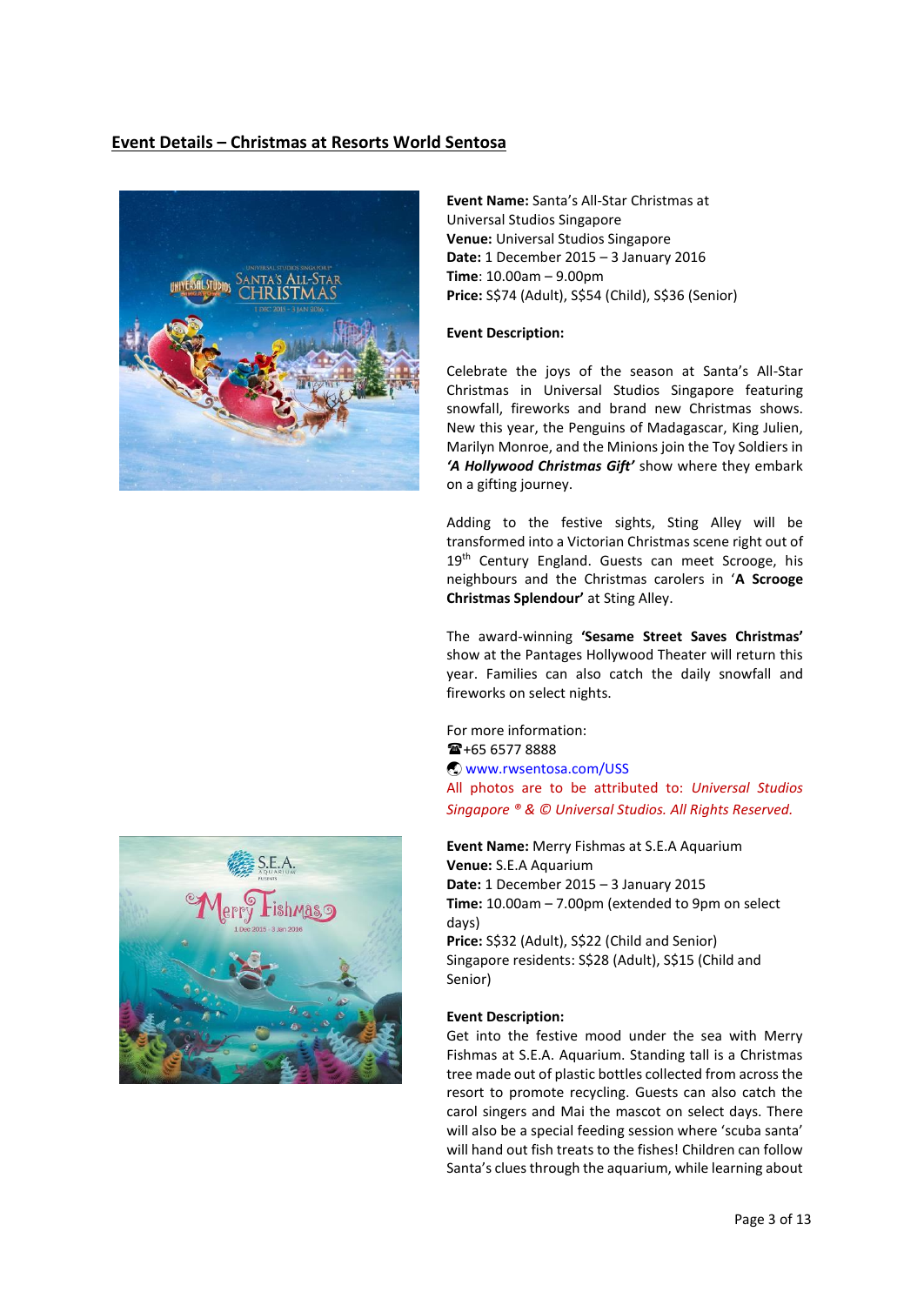marine life, and be rewarded with a gift while taking part in the Fishmas activity trail. S.E.A. Aquarium will have extended operating hours this festive season.

For more information:  $\mathbf{F}$ +65 6577 8888 [www.rwsentosa.com/SEAA](http://www.rwsentosa.com/SEAA)

**Event Name:** Cinderella, A Fairly True Story **Venue:** Resorts World Theatre **Date:** 10 December 2015 – 4 January 2016 **Time:** Thursday: 7pm only Friday, Saturday, Sunday and Monday: 2pm and 7pm **Price:** Premium: S\$168 Standard: S\$138, S\$108 and S\$78 (Excludes SISTIC booking fee and handling charge)

## **Event Description:**

From the internationally acclaimed creators of *Peter Pan, The Never Ending Story* comes the Original Production of *Cinderella, A Fairly True Story*.

Adapted from a previous version staged in Europe in 2013, the lighthearted fairytale-themed story with a contemporary twist follows the tale of Cinderella but through the eyes of an inquisitive reporter. Retaining the classic elements including the ball, the pumpkin transformation and iconic glass slippers, audiences will follow this re-imagined fable of Cinderella meeting her prince through a missing glass slipper. Lasting approximately 90 minutes, this is a spectacular musical production everyone in the family can enjoy.

*Cinderella, A Fairly True Story* features an international cast, a mix of original music and popular hits, with dynamic choreography and spellbinding visual effects. It's a theatrical experience not to be missed. Also, stand a chance to win Cinderella's Jewelry by Swarovski, with every ticket purchased (terms and conditions apply).

Tickets can be purchased via SISTIC or Resorts World Theatre Box Office.

For more information: +65 6577 8888 [www.rwsentosa.com/Cinderella](http://www.rwsentosa.com/Cinderella)

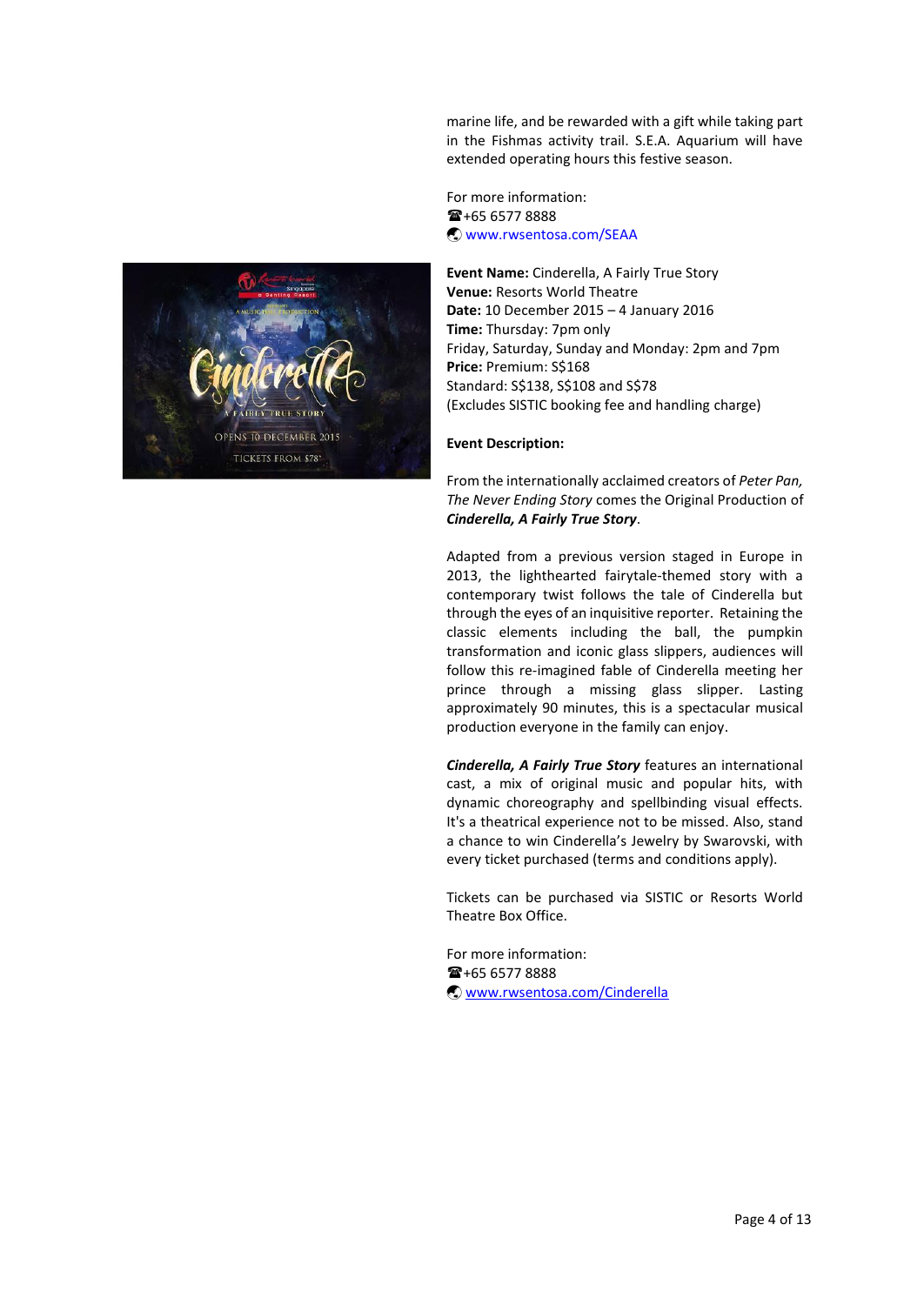## **ESPA at RWS – Christmas Gifting**



This Christmas, delight and pamper your loved ones with a hand-picked selection of the most desirable gifts inspired by ESPA at RWS' spa and treatments. From the luxurious anti-aging LifeStage Collection to The Ultimate ESPA Collection for a relaxing home spa ritual, Christmas at ESPA at RWS is a joyous celebration of luxury and rich indulgence.

Prices start from S\$83 for a Hand Care Collection set to S\$440 for The LifeStage Collection. Available exclusively at ESPA at RWS.

For more information:  $\mathbf{\widehat{m}}$ +65 6577 8880 [www.rwsentosa.com/ESPA](http://www.rwsentosa.com/ESPA)

## **Festive F&B Offerings at Resorts World Sentosa**



## **Joël Robuchon Restaurant**

**Date:** 24 December 2015 – 25 December 2015 31 December 2015 – 01 January 2016

**Time: Christmas Menu** First Seating at 5.30pm – 7.00pm Second Seating from 8.15pm onwards  **New Year Menu** 6.00pm – 11.00pm

**Price: Christmas Menu** First Seating 4-course Menu at S\$250++ per pax Second Seating 8-course Menu at S\$525++ per pax  **New Year Menu** 10-course Menu at S\$588++ per pax

Celebrate the festive season this year in decadence and style at Joël Robuchon Restaurant, where diners can indulge in hearty French fare perfect for the holidays. The star dish of the 4-course menu is **the Le Boeuf "Kagoshima"** – a perfectly delicious serving of perfectly grilled Kagoshima beef with Candele macaroni pasta, artichokes and black truffle shavings. The meal will finish with a sweet ending with the **La boule de Noël**, made of Arabica coffee Chantilly, Bailey's foam on a bed of chocolate-orange crumble.

The 8-course menu offers a joyful feast for family and friends, starting off with a glass of bubbly and a specially made amuse bouche. Diners can tuck into dishes with Mr. Robuchon's touch of exquisite French dining, such as:

 **La Noix de Saint-Jacques** (pan-seared scallop with velvety pumpkin cream and parmesan emulsion)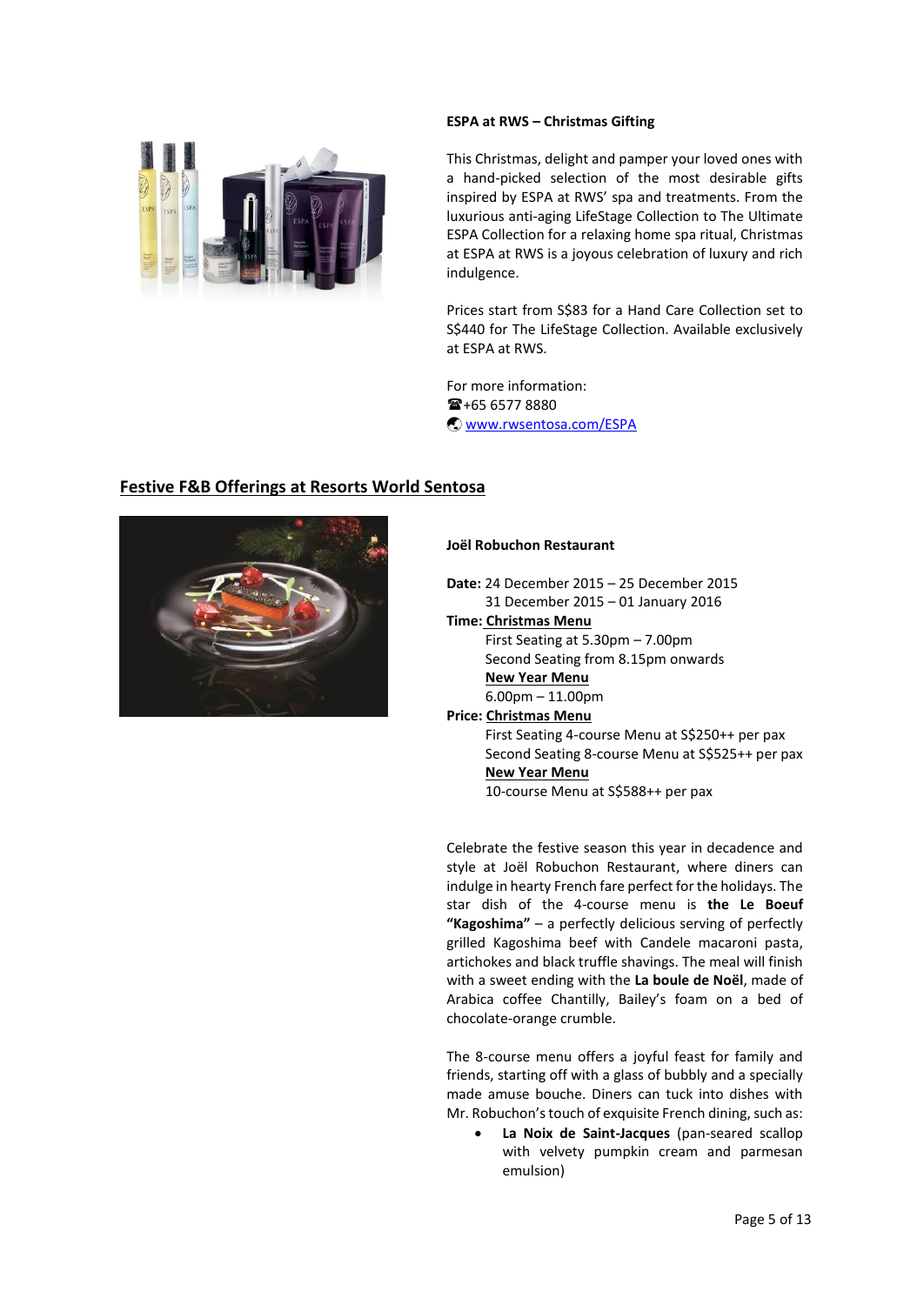

- **La Truffe** (truffle soup made of chicken broth with a symphony of small raviolis and comte cheese)
- **Le Boeuf** (beef châteaubriand and foie gras, "Rossini" style with soufflé potatoes)
- **La Bûche** (pecan brownies biscuit and creamy Ilanka chocolate)

Finally to ring in the New Year, the 10-course menu features the celebratory **Le Pop-Royal** dessert, made of "Gariguette" strawberry punch with Rosé champagne and soursop sorbet.

## **Joël Robuchon Patisserie**

**Date:** 1 December – 25 December 2015 **Price: La Bûche Baname Chocolat** S\$90+ (500g)

### **Madeleine**

Le Petit Coffret S\$20+ (6 pieces) Le Grand Coffret S\$60+ (18pieces) **Les Macarons**  Le Petit Coffret S\$20+ (6 pieces)

Le Grand Coffret S\$60+ (20pieces)

## **Cake Pistache Framboise**

S\$30+ (whole)

## **Cake Chocolat Orange**

S\$30+ (whole)

### **Les Fours secs S\$60+**

Les Florentins Les Sablés Viennois Les Sablés au Citron

In the spirit of giving this season, you can take home or gift your friends and loved one Joël Robuchon Patisserie's beautifully made Christmas confections this Christmas. This year's signature creation, **La Bûche Baname Chocolat,** is a delightful log cake made of Cacao shortbread, chocolate lightness and caramelised bananas.

For more information:

+65 6577 7888 or email [Robuchon@rwsentosa.com](mailto:Robuchon@rwsentosa.com) for reservations

[www.rwsentosa.com/dining](http://www.rwsentosa.com/dining)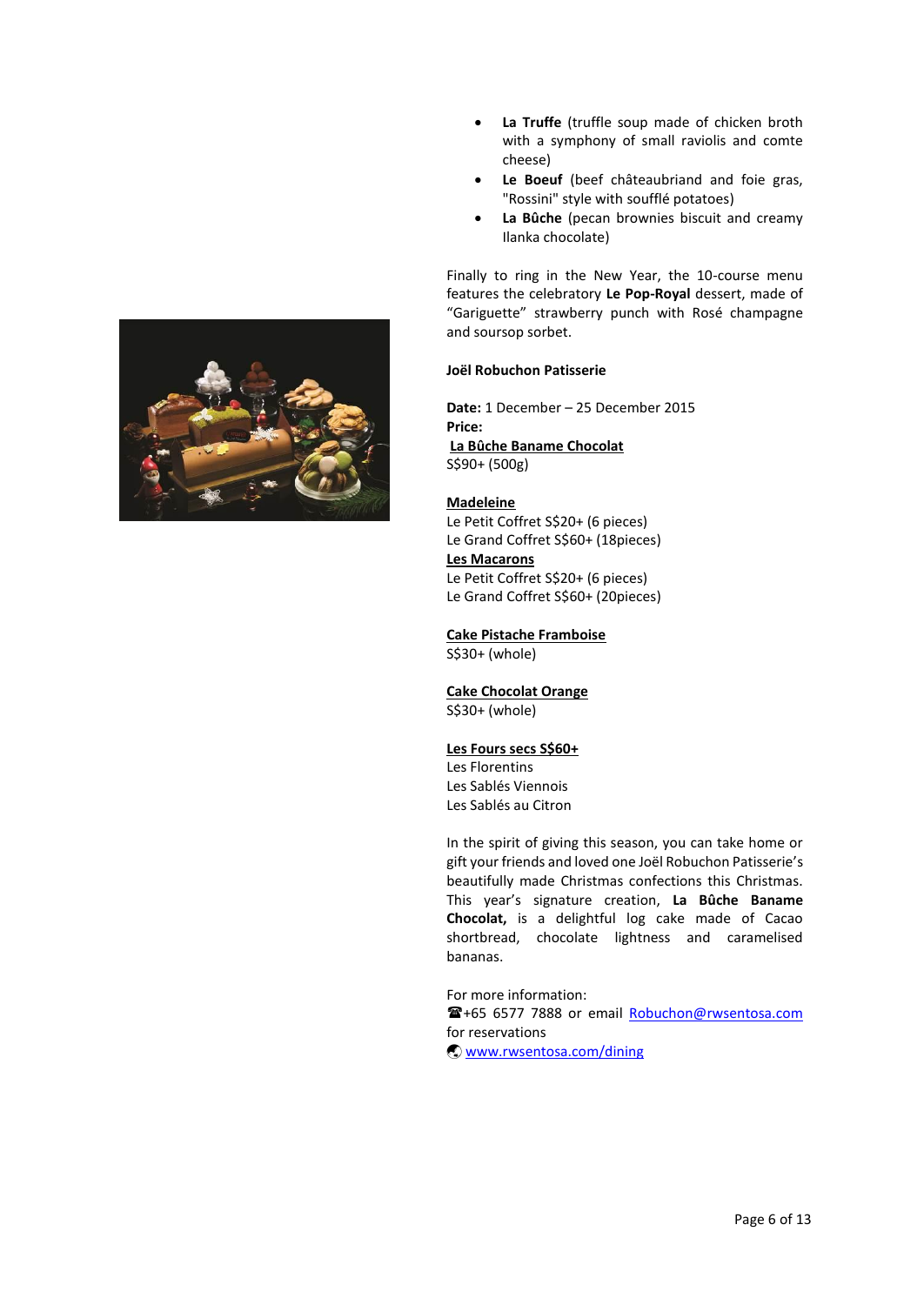

## **L'Atelier de Joël Robuchon**

- **Date:** 24 December 2015 25 December 2015 31 December 2015 – 01 January 2016
- **Time: Christmas and New Year Menu** First Seating at 5.30pm – 7.00pm Second Seating from 7.30pm onwards

## **Price: Christmas Menu**

 First Seating 4-course Menu at S\$98++ per pax First Seating 9-course Menu at S\$235++ Second Seating 9-course Menu at S\$235++ per pax

## **New Year Menu**

 First Seating 4-course Menu at S\$98++ per pax First Seating 9-course Menu at S\$235++ Second Seating 9-course Menu at S\$235++ per

### pax

For more information: +65 6577 6688 or email [dining@rwsentosa.com](mailto:dining@rwsentosa.com) for reservations [www.rwsentosa.com/dining](http://www.rwsentosa.com/dining)

## **Ocean Restaurant by Cat Cora**

**Date:** 24 December 2015 – 27 December 2015 31 December 2015 – 3 January 2016

**Time: Christmas and New Year Lunch Menu** First Seating at 11.30 am – 1pm Second Seating at 1.30pm – 3pm

 **Christmas and New Year Dinner Menu** First Seating at 6.00pm – 8.00pm Second Seating at 8.30pm – 10.30pm **Price: Christmas and New Year Lunch Menu**

 4-course lunch menu at S\$68++ per pax  **Christmas and New Year Dinner Menu**

 4-course dinner menu at S\$168++ per pax 6-course dinner menu at S\$198++ per pax

Take the jolly "Merry Fishmas" celebrations at the S.E.A. Aquarium over to Ocean Restaurant by Cat Cora with family and friends, and dine in wonder at the marine life for a Christmas and New Year experience you will never forget. Chef Yew Eng Tong has prepared the best the restaurant has to offer, with dishes like the **ObsiBlue Prawn**, **Braised-Seared Wagyu Beef Shortrib** and freshly served **Ocean1 platter of Gillardeau Oysters, Kingfish and Scallop** that are bound to tantalise your palette with flavours from both land and sea.

For more information: <sup>2</sup>+65 6577 6688 or email [dining@rwsentosa.com](mailto:dining@rwsentosa.com) for reservations

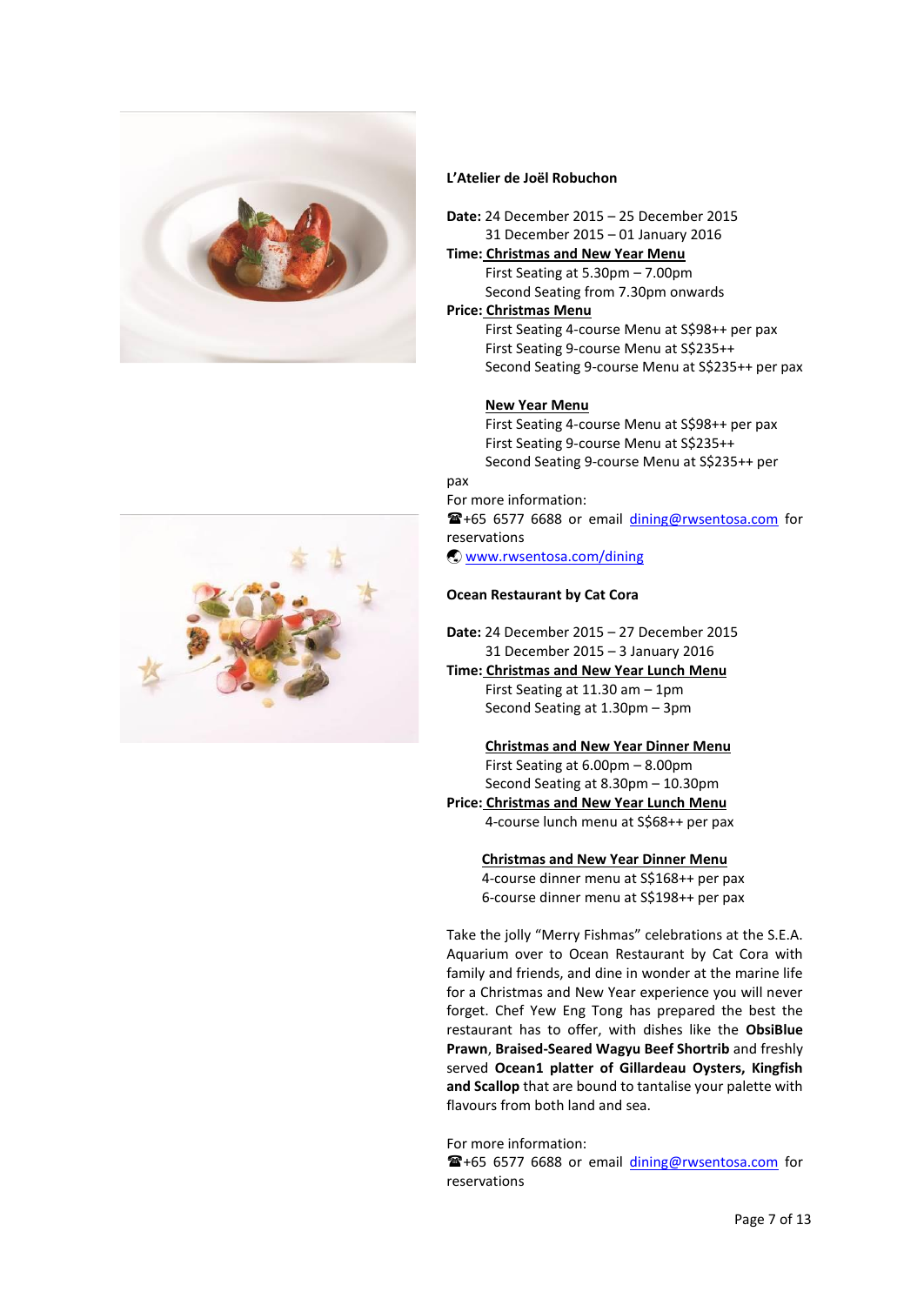

## [www.rwsentosa.com/dining](http://www.rwsentosa.com/dining)

## **Osia**

| <b>Date: 24 December 2015 - 25 December 2015</b> |
|--------------------------------------------------|
| 31 December 2015 - 1 January 2016                |
| Time: Lunch: 12.00pm - 2.30pm                    |
| Dinner: 6.00pm - 10.30pm                         |
| Price: Festive Lunch & Dinner Menu               |
| 4-course menu at S\$135++ per pax                |
| 5-course menu at S\$160++ per pax                |

Allow yourself to be swept away by Chef Douglas Tay's innovative Australian cuisine at Osia over a sumptuous holiday spread this Christmas and New Year. Prized ingredients like the **Red King Crab** (chilled with fromage blanc, parsley purée, grapefruit jelly and orange lemongrass espuma), **Foie Gras** (pan fried and served with carrot apricot confiture, hazelnut biscuit and gingerbread duck jus) and the **Byron Bay Pork Belly** (roasted, accompanied by black garlic eggplant mousse, brussel sprouts and kutiera tomato ketchup) are prepared with a festive spin, and will have you wishing Christmas lasted all year round!

For more information:

<sup>2</sup>+65 6577 6688 or email *[dining@rwsentosa.com](mailto:dining@rwsentosa.com)* for reservations

[www.rwsentosa.com/dining](http://www.rwsentosa.com/dining)

## **Forest** 森

- **Date:** Lunch menu available on 25 December 2015 and 1 January 2016 Dinner menu available from 1 December 2015 – 1 January 2016 **Time:** Lunch: 12.00pm – 3.00pm (last order at 2.30pm) Dinner: 6.00pm – 10.30pm (last order at 10.15pm)
- **Price: Festive Lunch Menu** 8-course menu at S\$78++ per pax (with 13 tasting portion dishes)

## **Festive Dinner Menu**

 5-course menu at S\$138++ per pax 6-course menu at S\$168++ per pax

Local celebrity chef Sam Leong will definitely add cheer to your holiday feasting at Forest 森 thanks to the generous spread he has whipped up this year. The lunch menu will leave you dizzy with excitement with 13 tasting portions of dishes, featuring appetiser combinations like **Sliced Abalone with Thai Chili Sauce and Turkey served with Port Wine Sauce**, and main courses like the

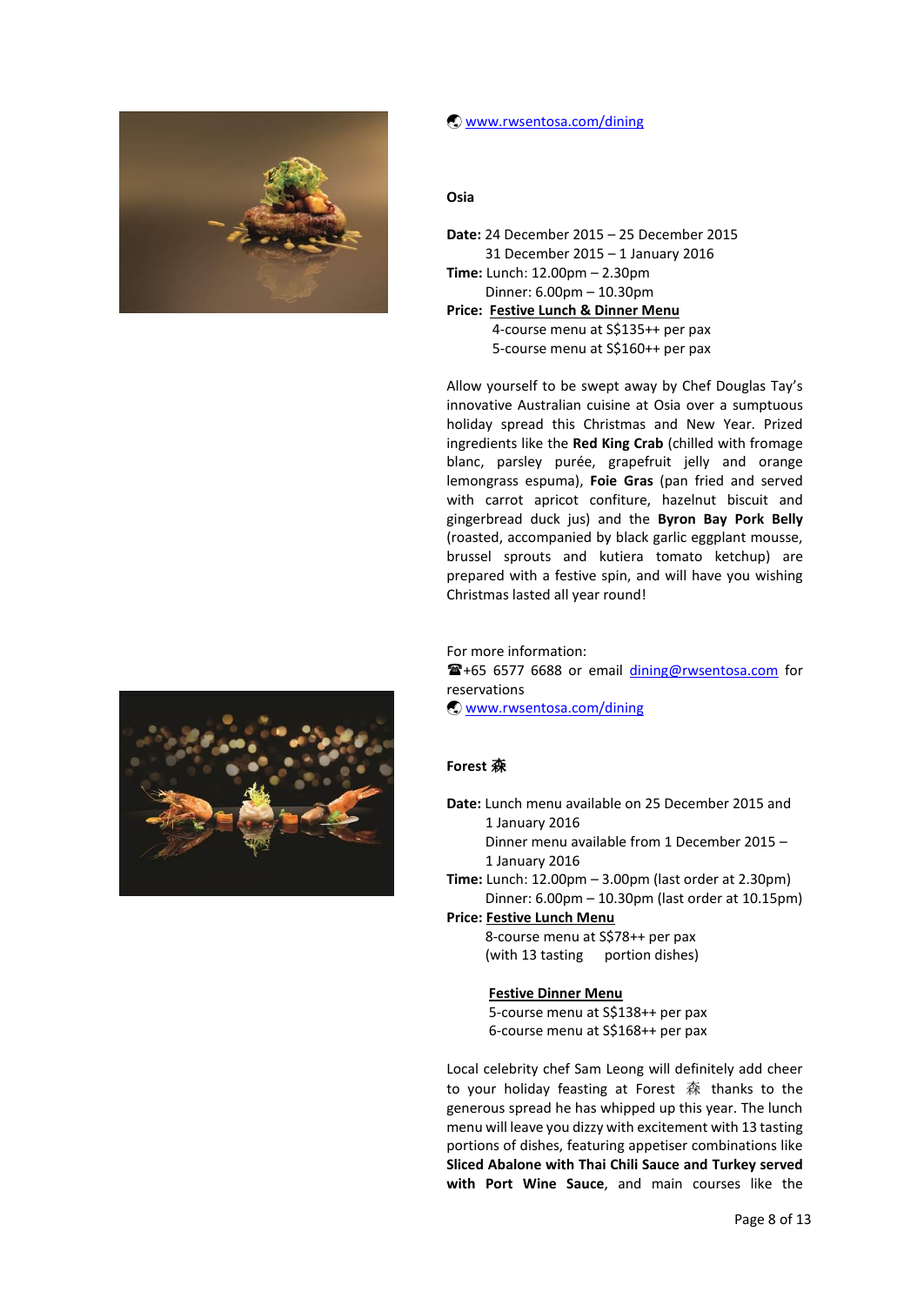**Charcoal-grill Wagyu Beef with Pan-seared Foie Gras in Black Pepper Sauce**. The dinner menu will also satisfy your stomachs with the special **Turkey Salad** (with green apples and port wine sauce), the impressive **King Prawn** (deep fried with parmesan cheese cream sauce) and the luxurious **6 Head Abalone** (with home-made tofu, king oyster mushroom and abalone sauce).

For more information: +65 6577 6688 or email [dining@rwsentosa.com](mailto:dining@rwsentosa.com) for reservations [www.rwsentosa.com/dining](http://www.rwsentosa.com/dining)

## **Feng Shui Inn**

- **Date:** 24 December 2015 27 December 2015 31 December 2015 – 3 January 2016
- **Time:** Lunch: 11.00am 3.00pm Dinner: 5.30pm – 11.00pm (last order at 10.30pm) **Price: Festive Lunch & Dinner Menu**

 6-course menu at S\$98++ per pax (minimum order of 2 pax)

Christmas is a season for all, and can be celebrated across all types of cuisine. At Feng Shui Inn, Executive Chef Li Kwok Kwong is presenting a festive lunch and dinner menu that will combine his sensibilities of traditional Cantonese cooking with familiar Christmas ingredients and flavours. Some interesting combinations include the **Pan-seared Asparagus Stuff with Fresh Lobster Meat in Sesame Sauce Served with Sliced Turkey in Premium Vinegar**, the **Pan-fried Spanish Ham in Special Orange Sauce**, and the **Braised Organic Japanese Radish with Beef Tenderloin**.

For more information:

+65 6577 6688 or email [dining@rwsentosa.com](mailto:dining@rwsentosa.com) for reservations

[www.rwsentosa.com/dining](http://www.rwsentosa.com/dining)

### **Tangerine:**

**Date:** 24 December 2015 – 25 December 2015 31 December 2015 – 1 January 2016 **Time:** 11.30am – 10.00pm **Price: Christmas Lunch & Dinner**

5-course menu at S\$80++ per pax

 **New Year Lunch & Dinner** 5-course menu at S\$80++ per pax

The year-end holidays are generally a time for pure gluttony and sinful eating, but who's to say you can't have a healthy and hearty celebratory meal without the added calories and guilt? At Tangerine, spa-cuisine goes

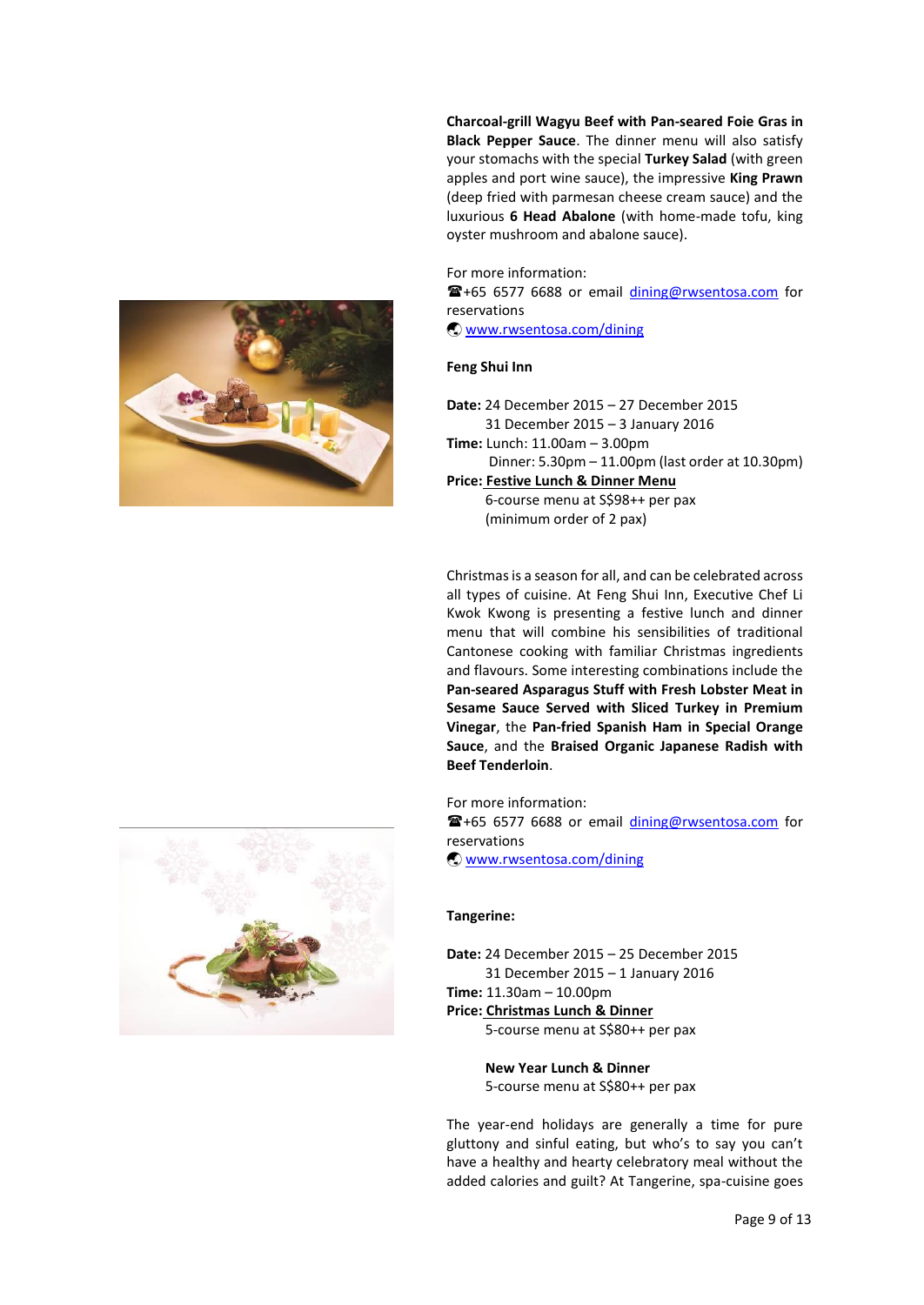festive with a Christmas menu and a New Year menu from Celebrity Chef Ian Kittichai and Executive Chef Jimmy Chan, that will keep your health conscience free and on track for your lifestyle goals in the coming new year.

The Christmas menu consists of premium ingredients prepared in a nutritious manner, like the **Alaskan King Crab Salad** that comes with Belgium Endive, Fennel, Citrus and Mango Gel and the **Australia Lamb Loin Medallion** with a serving of Sautéed Wakame, Wild Mushroom and Sprouts in a Truffle Tamarind dressing. Tangerine's signature dessert, the **70% Dark Chocolate Mousse** with berries compote brings the meal to a satisfying end.

Meanwhile, the New Year menu is serving up dishes like the **Truffle Cauliflower Custard with St Maure Cheese, Salted Brioche and Aged Parma Ham** and **Roasted Cod Fish in a Clam & Chorizo Soup with Confit Garlic Puree**.



#### **Syun**

- **Date:** 24 December 2015 25 December 2015 31 December 2015 1 January 2016 **Time:** Lunch: 12.00pm – 3.00pm (last order at 2.30pm)
- Dinner: 6.00pm 11.00pm (last order at 10.30pm) **Price: Christmas Dinner**

8-course menu at S\$180++ per pax

 **New Years' Eve Dinner**

9-course menu at S\$198++ per pax

**New Year Celebration Lunch Menu (Osechi-ryori)** S\$148++ per pax

Syun carries a name that signifies new beginnings, and what better way to celebrate the end of the year and begin on a fresh start with your family and friends with the restaurant's offerings of Japanese festive menus. Chef Hal Yamashita has also incorporated dishes traditionally served during the New Year period, so diners can also experience the new year as the Japanese do right here at RWS.

Uncover exciting culinary finds in the Christmas menu, like the **Cauliflower Mousse topped with Snow of White Chocolate**, and the **Boston Lobster Coquille in Japanese Saikyo Miso flavour**. The New Years' Eve menu has the interesting addition of the **New Years' Eve "Toshikoshi Soba"**, also known as the year-crossing noodle to signify

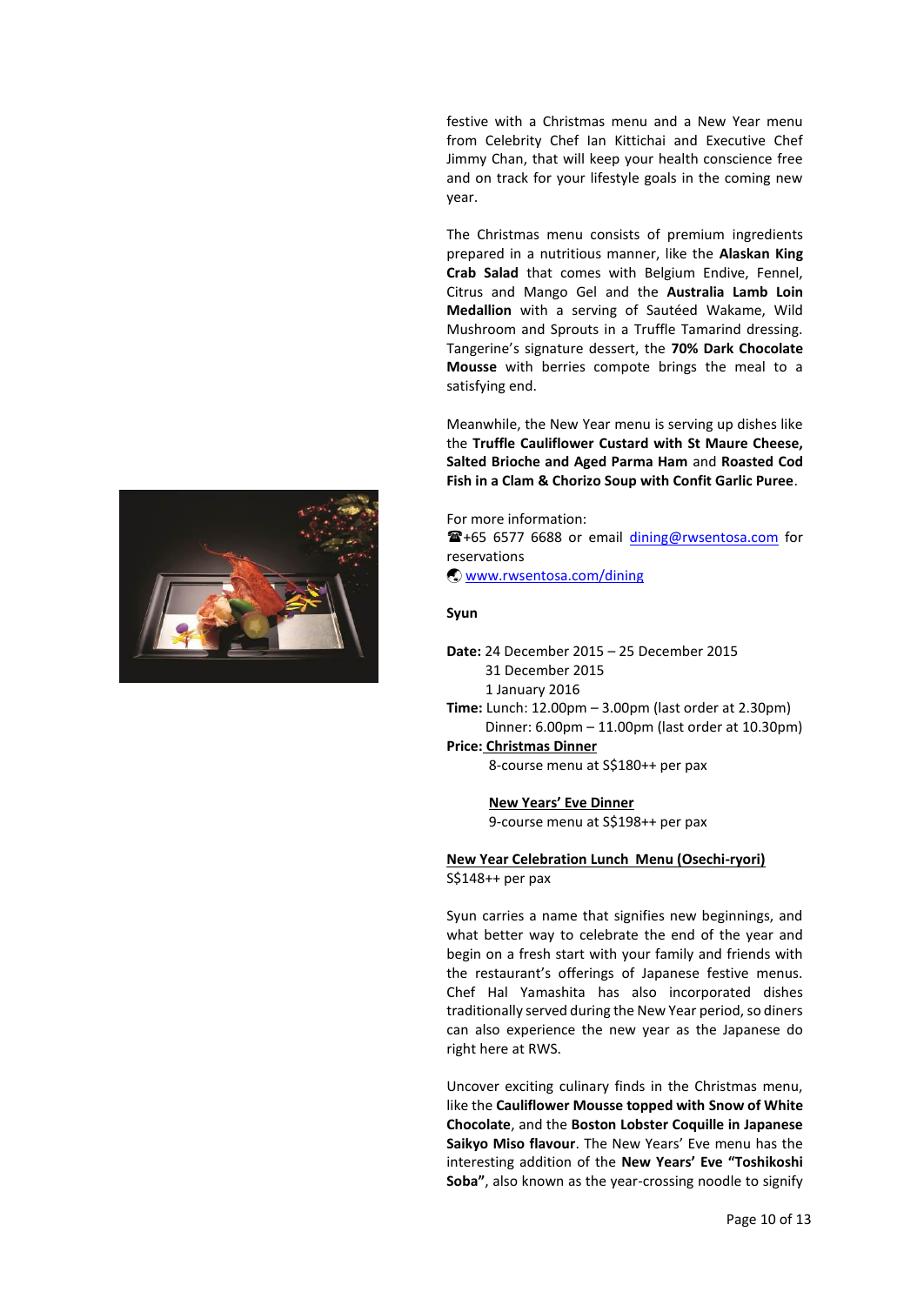letting go of the hardship of the year because the soba noodles are easily cut while eating.

On New Years' Day, Japanese people typically eat a special selection of dishes known as the Osechi-ryori, with each dish carrying an auspicious saying for the new year. At Syun, some of the dishes offered are the **Mashed Sweet Potatoes with Sweetened Chestnuts (Kurikinton)**  which are said to bring you "victory and wealth", while the **Boiled Sweet Black Soybean (Kuromame)**symbolises a wish for health for the new year

For more information: +65 6577 6688 or email [dining@rwsentosa.com](mailto:dining@rwsentosa.com) for reservations [www.rwsentosa.com/dining](http://www.rwsentosa.com/dining)

## **Starz Restaurant**

**Date:** 24 December 2015 25 December 2015 31 December 2015 1 January 2016 **Time:** Lunch: 12.00pm – 2.30pm High Tea: 12.00pm – 4.00pm Dinner: 6.30pm – 10.30pm

### **Price: Christmas Eve Lunch & Dinner**

Lunch buffet at S\$42++ per pax (adult) and S\$21++ per pax (child) Dinner buffet at S\$88++ per pax (adult) and S\$44++ per pax (child)

### **Christmas High Tea & Dinner**

High-tea buffet at S\$36++ per pax (adult) and S\$18++ per pax (child) Dinner buffet at S\$68++ per pax (adult) and S\$34++ per pax (child)

### **New Years' Eve Lunch & Dinner**

Lunch buffet at S\$42++ per pax (adult) and S\$21++ per pax (child) Dinner buffet at S\$88++ per pax (adult) and S\$44++ per pax (child)

### **New Year High Tea & Dinner**

High-tea buffet at S\$36++ per pax (adult) and S\$18++ per pax (child) Dinner buffet at S\$68++ per pax (adult) and S\$34++ per pax (child)

For a festive buffet to remember, come down with your family and friends to Starz Restaurant to get a taste of all the great Christmas and New Year traditional dishes in one sitting. You will be spoilt for choice especially at the Festive Specialty corner, with mouth-watering meats like the **Roasted Lamb Leg**, **Roasted Whole Turkey with** 

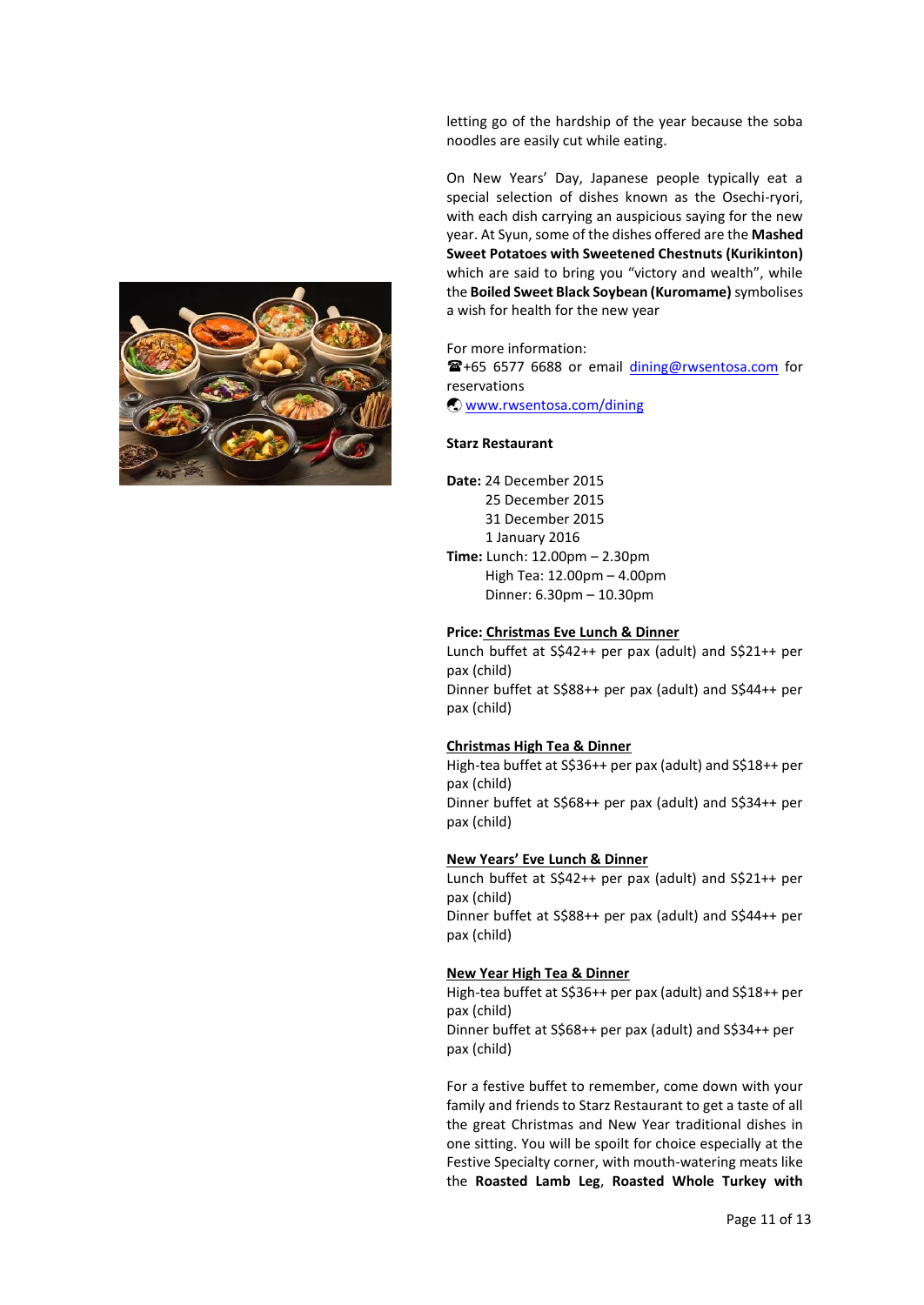

**Stuffing**, **Pineapple Glazed Gammon Ham with Apple Sauce** and **Slow Roasted Beef Prime Ribs with Red Wine Sauce** on display. Other dishes like the **Boston Lobster** and **Alaskan King Crab** in the Seafood Corner and Hot Dishes such as the **Pasta "Xmas" Carbonara** and **Lemongrass Chicken** are bound to keep your tummy full. Lastly before you forget, there are desserts like **The New Art of Geometric Chocolate Gateau** and the **"ROCK STARZ" Snow White Dome with Lemon Meringue** to end your meal with a bang.

## **Festive Roasts and Goodies**

**Date:** 1 December – 25 December 2015 **Price: Festive Roasts** 

- Roasted Whole Turkey with Chestnut stuffing, at S\$230+ (7kg)
- Honey Glazed Boneless Ham at S\$160+ (2kg)
- Honey Glazed Bone-In Gammon at S\$350+ (6kg)
- Roasted Marinated Festive Chicken with garden herbs at S\$80+ (1.8kg)
- Slow-Roasted Australia Ribeye Beef at S\$180+ (1.5kg)

*\*All Roasts Delicacies Items accompanied with condiments: Roasted Root Vegetable, Roasted New Potatoes, Braised Brussels Sprout & Yellow Squash*

## **Cakes and Pastries**

- "STARZ" Chocolate Santa Candies Tower at S\$80+
- Noel Chocolate Classic Log Cake (500g) at S\$28+
- Noel Chocolate Classic Log Cake (1kg) at S\$55+
- Noel Hazelnut Praline Log Cake (500g) at S\$28+
- Noel Hazelnut Praline Log Cake (1kg) at S\$55+
- NEW! "Checkered Board" Rose Raspberry Yule Log (1kg) at S\$80+
- NEW! Holly Green Tea Roulade, Yuzu Custard (800g) at S\$50+
- Old Fashion Nutty Fruit Cake, Non-Alcohol (800g) at S\$24+
- Christmas German Stollen, Non-Alcohol (500g) at S\$16+
- Gingerbread Boy & Girl (pair) at S\$6+
- Gingerbread Snow Chalet (1kg) at S\$80+
- Festive Cup Cakes at S\$4.50+

If you are having family and friends over this Christmas and need a little help at home with the menu, Starz Restaurant has a delightful range of festive roasts, cakes and pastries available for sale that will impress and satisfy your guests. The **Roasted Whole Turkey with Chestnut Stuffing** served with braised cabbage, chestnuts, mashed potatoes, cranberry sauce and brown gravy is a dish that will bring everyone to the table, and our celebrated Executive Pastry Chef Kenny Kong is introducing the new **"Checkered Board" Rose Raspberry**